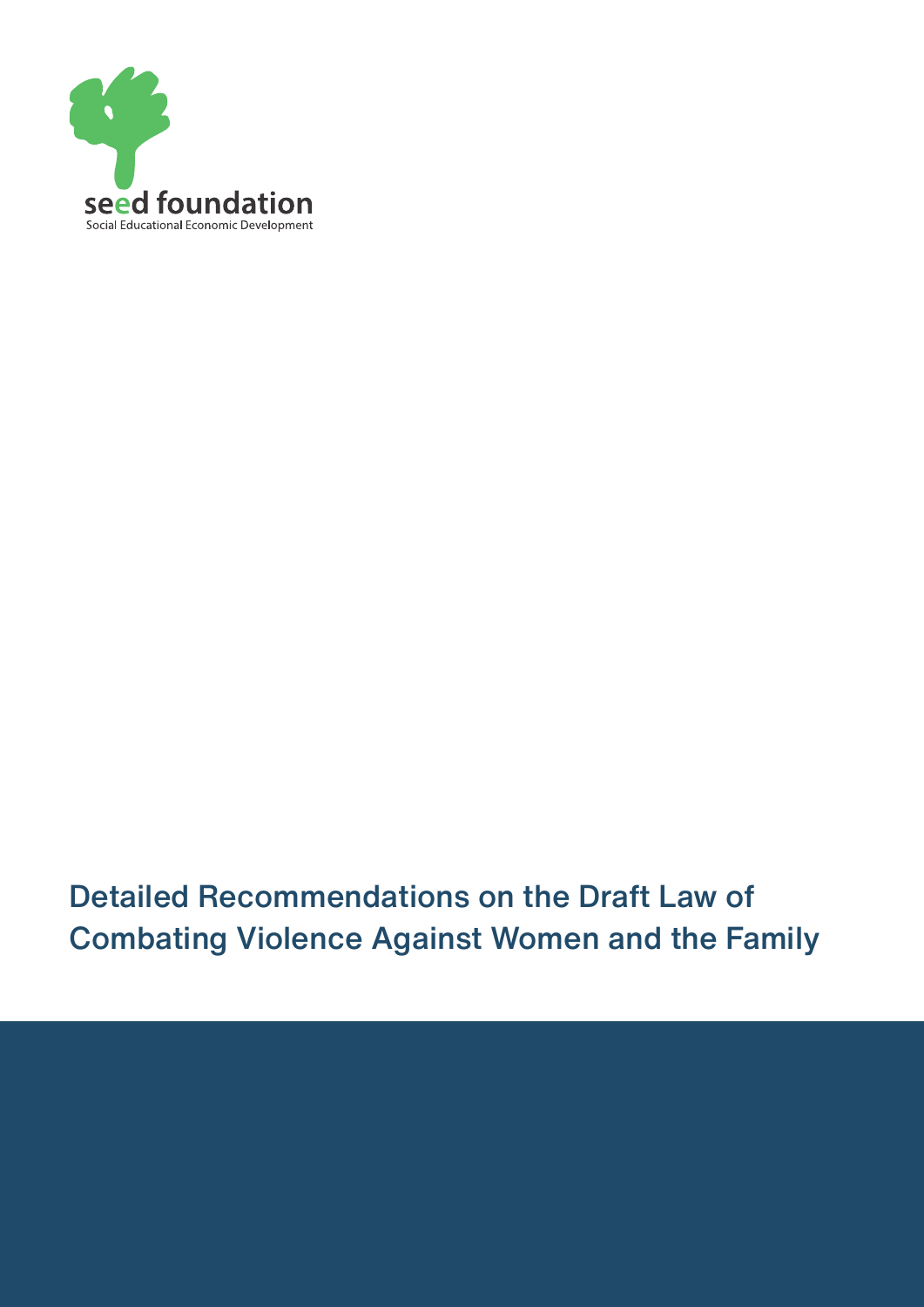## 1. The law should protect against all forms of gender-based violence, within and outside the family.

SEED Foundation commends the expanded scope of the law to include violence against women in public and domestic spaces in its definitions under Article 1 and Article 2. While women are most affected by GBV, girls, boys, and men are also survivors of GBV, including sexual assault, child abuse, technology-facilated GBV, etc. The law should clearly define provisions to prevent and respond to all forms of GBV, for all members of society, both within and outside the scope of the family.

## 2. We recommend a more survivor centered approach be integrated throughout the law.

Since the goal of the law is to protect the rights and interests of survivors, it is critical that the law is underpinned by a survivor centered approach, a global guiding principle for the protection of all survivors of GBV consisting of safety, confidentiality, respect and non-discrimination. This approach will ensure that the survivor's dignity, interests, and safety steer implementation of the law and decision making, thereby enabling their healing and recovery from violence.

- » This principle must be applied to the Family Counselling Centers and the process of mediation. A fundamental factor in intimate partner violence and other types of GBV is power imbalance between the survivor and the perpetrator, meaning that relationships are substantially unequal. The process of mediation presumes that both parties can speak and contribute freely, confidently, and safely; but this is often not so in GBV cases, where the survivor may feel/be threatened, intimidated, and scared. Therefore, requiring mediation often results in an abuse of the survivor's rights. Internationally, mediation in cases of GBV has been rejected though we recognize that counselling is contextually favored in the Kurdistan Region and difficult to remove. In the absence of removing these centers, to protect the rights of the survivor, we strongly urge that counselling and mediation is voluntary, not mandatory, referrals are only based on the wishes and informed consent of the survivor.
- » A survivor should be able to access shelter and other protective services even if she does not wish to file a criminal case against the perpetrator. Filing a criminal case against an abuser, often results in family rejectection, potentially increasing her risk to violence from the perpetrator and other family members, stigma, and retaliation. This increased risk often prevents survivors from seeking and receiving life-saving support. Shelter entry and discharge can still be managed by judicial adjudication, but without requiring criminal charges, as a prerequisite to getting help.
- » All survivors of violence should be guaranteed confidentiality as part of their access to protection services. Essential to protecting the rights and safety of survivors is the need for privacy and confidentiality in all aspects of implementing this law, ranging from private interviews in the police station, to privacy in the court adjudication, to protection of survivors in the media and shelter services.
- » Increased access through jurisdictional changes will ensure survivors and those at risk can report abuse and get access to protective services, wherever they are, and with the highest consideration for their safety. Survivors should have access to specialized law enforcement services through the Directorate of Combating Violence Against Women (DCVAW) regardless of whether a unit is in their jurisdiction and local law enforcement can make referrals to DCVAW. Additionally, survivors should be able to be served in other jurisdictions to ensure their confidentiality, as some survivors may hesitate to contact the local protection authorities for safety and confidentiality reasons. This new law should establish effective mechanisms to aid survivors' access to the relevant institutions in all jurisdictions across Kurdistan Region in a way that guarantees the survivor's safety and security.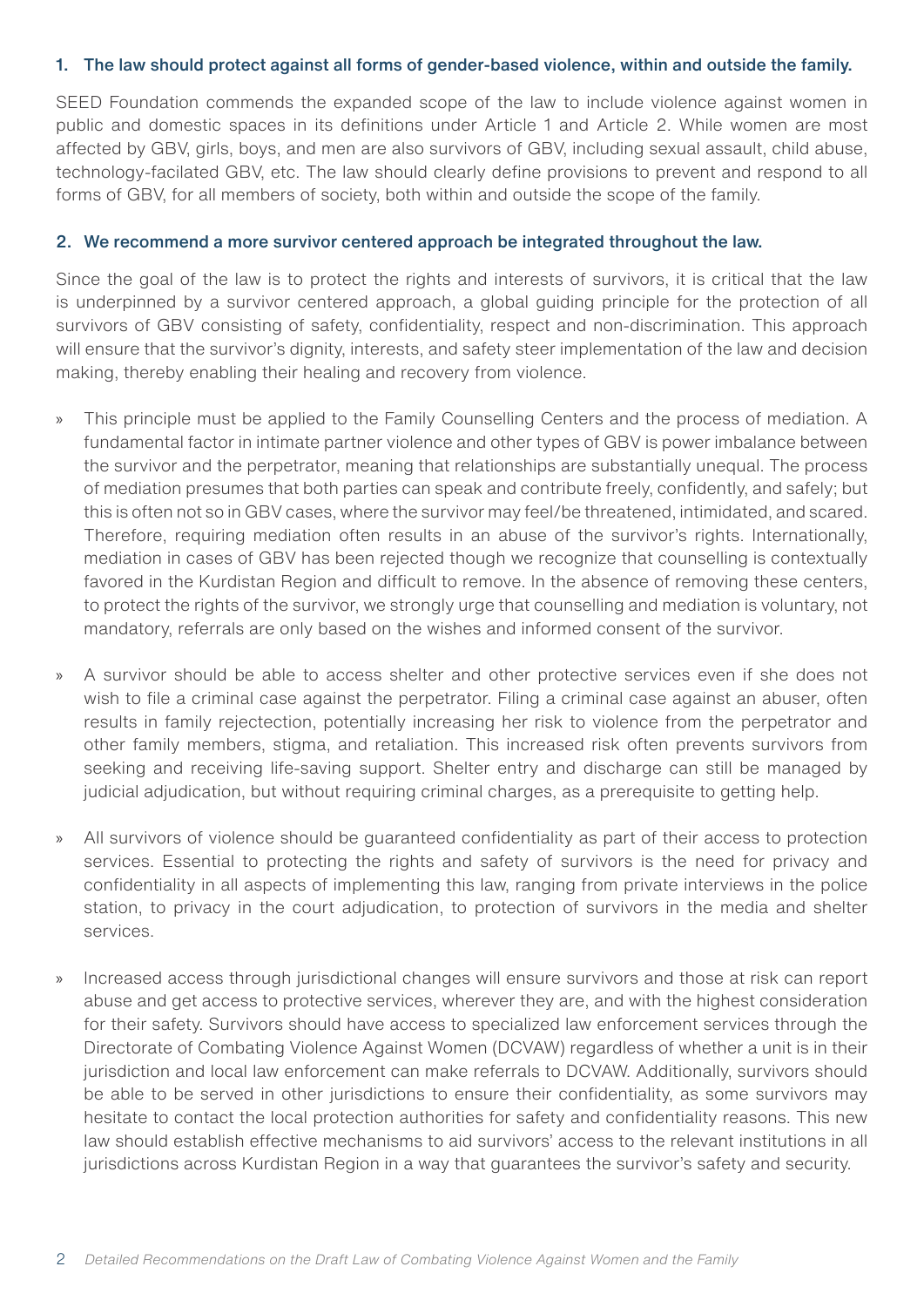## 3. To achieve robust implementation in line with the spirit of the law, it must be supported by a budget and implementing regulations.

Access to justice for survivors of domestic violence has been strengthened since the enactment of the current Law of Combating Domestic Violence 2011 and the availability of specialized institutions responsible for the protection of individuals from domestic violence, notably, the General Directorate of Combating Violence Against Women and the shelters managed by the Ministry of Labor and Social Affairs. Criminal responsibility for perpetrators has been a critical deterrent to , and as a way to gain the trust of the public in the rule of law and thereby increase survivors' access to justice. To ensure that the positive intentions of this law can be fully implemented, we recommend:

- » Adequate budget, material and human resource allocations are made annually for government departments responsible for the implementation of this law, including the General Directorate of Combating Violence Against Women and the shelters.
- » Robust regulations which consist of an actionable implementation plan with clear roles and responsibilities for the application of the law, monitoring, evaluation and learning mechanisms, as well as data gathering and ethical reporting responsibilities.

We hope that these recommendations and suggestions are meaningful and supportive of the existing efforts to strengthen this law and overall protection to survivors and those at risk.